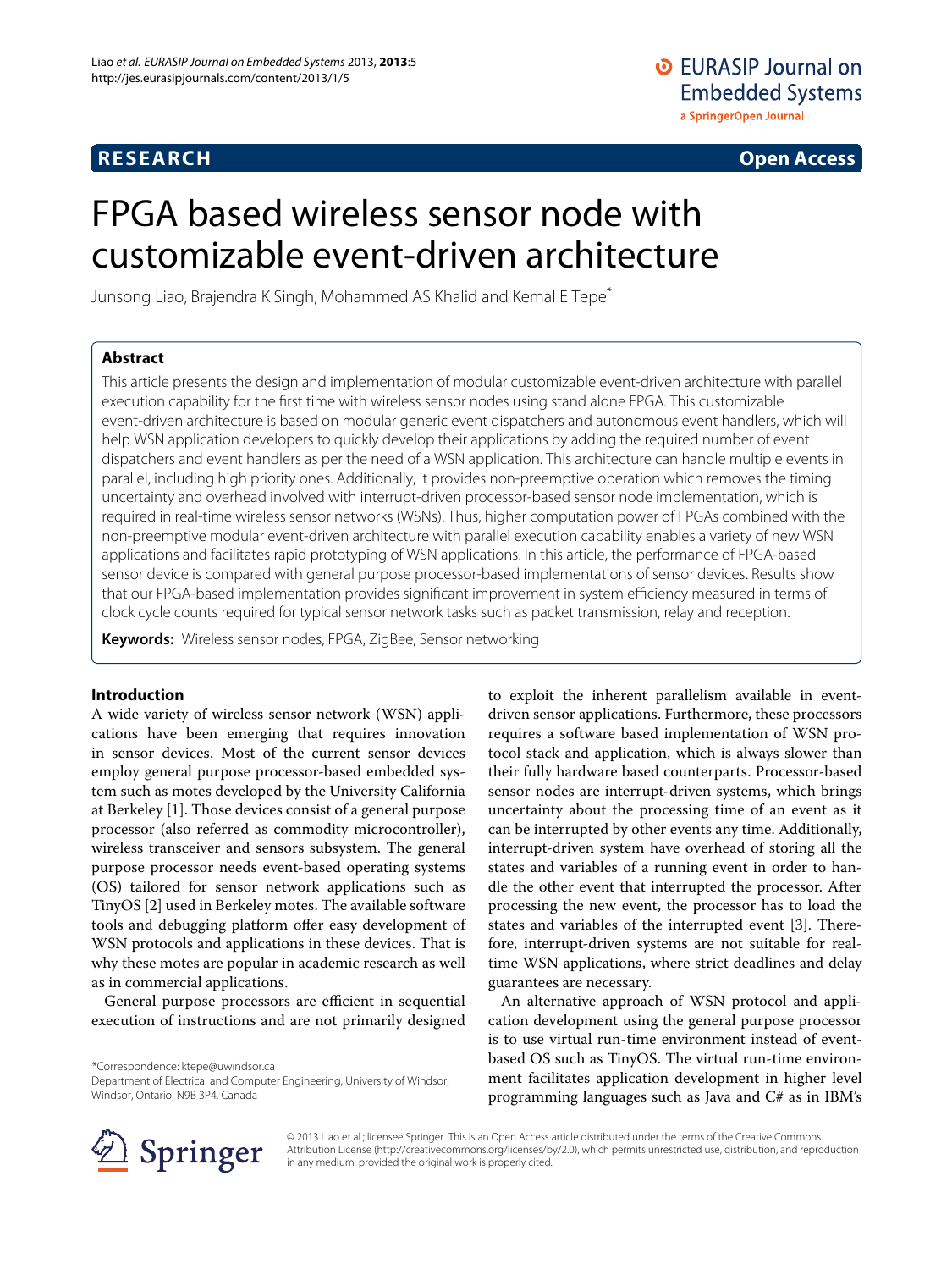Moterunner [\[4\]](#page-9-3). Though virtual run-time environment offers rapid application development, it is slower and requires more hardware resources than the operating system based solutions such as TinyOS to accomplish the same amount of tasks.

In order to alleviate above mentioned problems with processor-based senor nodes and virtual run-time environments, a sensor device using a non-preemptive modular customizable event-driven processing architecture is proposed and described in this article. The design goal of the proposed sensor node is to provide real-time computation and communication capabilities to a wireless sensor node. Thus, the proposed architecture is implemented fully in hardware using a field programmable gate array (FPGA). In this architecture, an event dispatcher assigns an event to an event handler and allows it to complete the event. Removing preemption gives the ability to define the timeliness in our architecture and removes the need of storing states and variables of ongoing events and loading them back, which significantly reduces the memory usage and time needed for transitions. Apart from this, the proposed event-driven architecture is modular; therefore, a WSN application designer can take as many generic event dispatchers and autonomous event handlers as needed by a WSN application. This facilitates the rapid prototyping of WSN application. This type of modularization is not the inherent feature in interrupt-driven systems. The hardware implementation of the proposed design shows the significant improvement in the sensor device performance in terms of execution cycle count as compared to processor-based sensor nodes. The improvement in cycle count enables the FPGA based sensor device to run at slower system clock while maintaining the same performance as that of a processor-based system.

The proposed FPGA based implementation offers hardware flexibility and speed as compared to the software flexibility offered by the processor-based sensor node implementations. With this hardware flexibility, a WSN application developer can rapidly implement a sensor device for any complex WSN application for which commercial off-the-shelf sensor devices may not be an optimum choice. Additionally, if needed, then the FPGA based sensor device design can be used to develop economical system-on-chip (SOC) or application specific integrated circuit (ASIC) for large scale production.

The main contributions of this article are as follows.

1. A fully hardware based non-preemptive modular customizable event-driven architecture is proposed for a wireless sensor device. In this architecture, various autonomous functional modules such as event dispatchers and event handlers can be added or removed easily for rapid WSN application

development. This architecture can be particularly useful for real-time WSN applications.

2. The proposed architecture is implemented on an FPGA to utilize its speed, computation power, and hardware flexibility. Usage of FPGA further enables computationally extensive WSN applications related to multimedia, image processing, and security.

These benefits come at a cost. In order to utilize the proposed architecture, WSN developers have to design various types of autonomous event handlers for different subtasks of their specific WSN applications. They then can use as many copies of an event handler as needed. In the case of processor-based design, the developers are still required to write code for various subtasks, but they may not need to divide their tasks to various autonomous subtasks. Additionally, FPGA based sensor nodes seem to have higher energy consumption than processors based sensor node implementations. However, there are ways to mitigate the power consumption issue in FPGA based sensor nodes, which are discussed in Section Implementation details and test results.

The rest of the article is organized as follows: Section [Related study](#page-1-0) presents a brief background of typical sensor node architectures and related research. Section [System architecture and design](#page-2-0) describes the system architecture and design. Section [System components](#page-5-0) describes the main components used in the implementation of the sensor node. Section Implementation details and test results presents implementation details and experimental results related to the performance of the sensor node. A discussion on the power consumption issue is also provided in this section. Finally, Section [Conclusions](#page-9-4) concludes the article.

#### <span id="page-1-0"></span>**Related study**

WSNs have a range of applications with vastly varying requirements and characteristics [\[5\]](#page-9-5). For example, active sensors, such as sonar, require much more computational power for signal processing than passive sensors, such as smoke detector. Sensors for applications that support mobility need more processing power for complex network protocols and algorithms than their fixed relatives. That is why a single hardware platform is not sufficient to support such wide range of possible applications [\[6\]](#page-10-0). In order to cater this range of WSN applications, various sensor node implementations are available both in the academia and industry. Berkeley Mica [\[7\]](#page-10-1), UCLA Medusa [\[8\]](#page-10-2), and MIT  $\mu$ AMP [\[9\]](#page-10-3) are some examples of dedicated embedded sensor device architecture. These embedded sensor devices have a general purpose processor on which the event-driven operating system, such as TinyOS [\[2\]](#page-9-1) can be installed. The general purpose processor has to run the operating system (OS) routines and process interrupt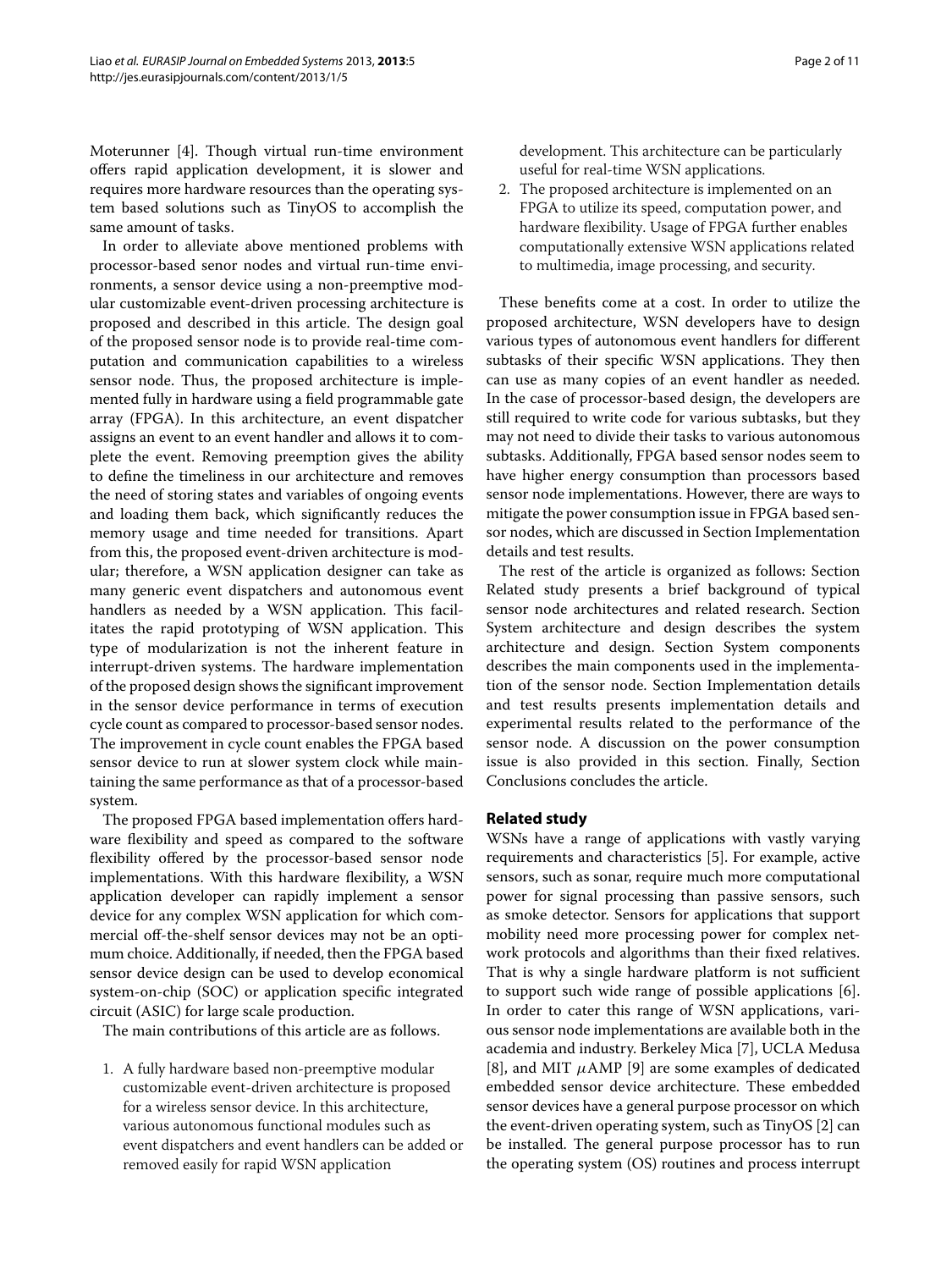handlers, which increase the execution cycles required per task. For example, a sequence of tasks of sampling sensor output, averaging the sampled data, and displaying the result in Berkeley's Mica Mote needs overhead of 781 cycles for interrupt handling and scheduling out of total 1118 execution cycles to complete the tasks, which translates into 70% overhead [\[10\]](#page-10-4). There have been efforts to design dedicated sensor network processors such as sensor network asynchronous processor (SNAP) [\[11\]](#page-10-5) and second-generation sensor processor [\[12\]](#page-10-6). These processors have optimized instruction sets and improved architectures for better task scheduling for sensor network applications. However, OS related overhead still exists in these dedicated processors based sensor nodes. In addition to this, efforts have been made to put additional hardware modules along with processors to accommodate event-driven nature of WSN applications. For example, an event processor is proposed to work in conjunction with the general purpose processor in [\[13\]](#page-10-7). This event processor is designed to efficiently perform most of the basic functions of the processor in an efficient way. For example, it provides better repetitive interrupt handling and accelerates tasks such as message preparation and routing. As a result, this event processor-based sensor node is able to reduce 40% to 96% of execution cycle counts to process regular WSN application tasks [\[13\]](#page-10-7) as compared to TinyOS based Mica2 sensor nodes. Though, the processor is proposed to be used minimally in this system, overhead and timing uncertainty related to interrupt handling still exists. Similar to this study, our sensor device implementation also tries to harness the event-driven nature of WSN applications. However, our implementation completely eliminates the need of a general purpose processor by directly implementing the proposed event-driven architecture into the dedicated hardware (an FPGA).

FPGAs are emerging as a viable option in implementation of WSN nodes. An extensive survey on the suitability and challenges of using FPGA for various WSN applications are provided in [\[14\]](#page-10-8). It is pointed out in this survey that FPGAs are particularly useful for computationally demanding WSN applications. For example, Xilinx Spartan-3 FPGA based WSN nodes are used to implement complex functions such as fuzzy logic based link cost calculation for routing decision, image compression, running Gaussian average for image background subtraction, and symmetric cryptography algorithm in [\[15](#page-10-9)[-18\]](#page-10-10), respectively. All above FPGA implementations are used to implement some specific type of WSN application to harness higher computational power capabilities of FPGAs. These tasks were either very time consuming or not possible due to limitation of resources in processorbased sensor nodes. The other category of WSN applications that use FPGA based sensor nodes are multimedia data transmission [\[19](#page-10-11)[,20\]](#page-10-12), sensor data security related to encryption algorithms [\[21,](#page-10-13)[22\]](#page-10-14), environmental monitoring [\[23](#page-10-15)[-25\]](#page-10-16). As a continuation of this effort, the proposed FPGA based sensor node can enable a new class of applications such as real-time WSN applications mentioned in [\[26](#page-10-17)[-30\]](#page-10-18). In addition to this, our implementation will also enable WSN applications that need both higher computational power and real-time capability such as with smart grid gateway node [\[31\]](#page-10-19).

In the literature, WSN nodes are implemented in four modes, (1) standalone FPGA based sensor nodes without processor core inside, (2) standalone FPGA based sensor nodes with processor core inside, (3) sensor nodes based on combination of onboard processor and FPGA, and (4) standalone processor-based sensor nodes. Each WSN application has its own requirements and one of the above sensor node implementation can offer a meaningful solution. It is up to the WSN developer to make this decision based on the application's requirement. For example, there are cases where sensor nodes with both onboard FPGA and processor, as in [\[32,](#page-10-20)[33\]](#page-10-21), have advantages such as utilizing high computational capability of FPGA combined with software programmability of processor. To get the advantage of both computational capability and software programmability while using only FPGA, there are various FPGA based wireless sensor device implementations proposed in the literature that use processor core inside the FPGA [\[34-](#page-10-22)[37\]](#page-10-23). As mentioned earlier, standalone FPGA based sensor nodes without a processor core inside [\[15](#page-10-9)[-18\]](#page-10-10) are customized for various types of WSN applications, and these customized designs cannot be used for other WSN application. In this article, a generic modular event-driven architecture is implemented on standalone FPGA based sensor node without processor core which can be applied to any WSN application. As it avoids interrupt related overhead and timing uncertainties, it is particularly suitable to applications that require real-time processing and communication capabilities.

The following section, provides details of the proposed FPGA-based sensor node design.

#### <span id="page-2-0"></span>**System architecture and design**

The block diagram of the proposed hardware based sensor node implementation is shown in Figure [1.](#page-3-0) There are five main function units in this implementation and these are the event-driven systems, except the parsing and classification unit. Further details of these functional units are given in Section [System components.](#page-5-0) The eventdriven architecture of our sensor system is presented in the following three sections.

#### **Event-driven architecture**

The general architecture of the event-driven system is shown in Figure [2.](#page-3-1) There are event handlers and event dispatchers in the architecture. The event dispatcher is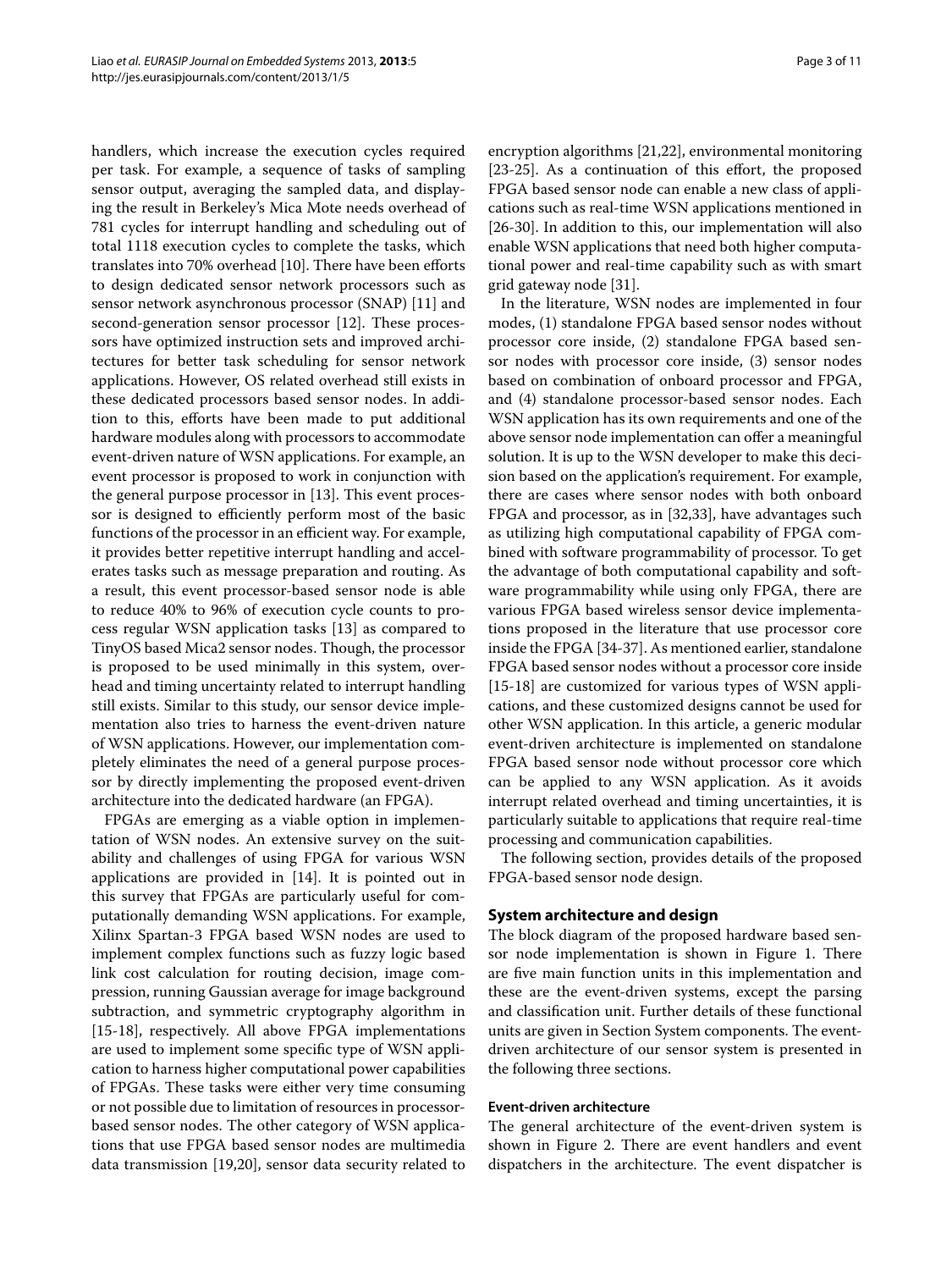

<span id="page-3-0"></span>used to detect the occurrence of an event and activate the corresponding event handler to perform the tasks related to this event. An event could be internal, such as a timeout, or external, such as detection of a packet in the radio module's buffer. Event handlers are specific processing hardware subsystems activated by an event dispatcher in response to a specific event or by an event handler in the case that a new event is triggered by that event handler. Event handlers consist of event processing unit, local registers and shared registers. The event processing unit contains customized state machine and data path for processing a particular event. Local registers are used for temporary storage of intermediate data during event processing. It could only be accessed by the event handler. The shared registers are used to store event information received from the event dispatcher. Both event handler and event dispatcher are able to access to the shared registers. A control signal is used to trigger the event handler to change its state from idle to active. The state signals indicate the state of event handlers to event dispatchers. The data bus is used to transfer event information from event dispatcher to event handler or from one event handler to another event handler. The output ports of the system are driven by the event handlers that are responsible for communication between functional units.

An event dispatcher is a state machine designed to monitor the input ports of hardware blocks, receive event information, decode event information and activate corresponding event handler. Figure [3](#page-4-0) illustrates a simplified version of actual state machine of an event dispatcher. The event dispatcher stays in the idle state after resetting or power ON until an event happens. When an event happens, the event dispatcher receives preliminary event

<span id="page-3-1"></span>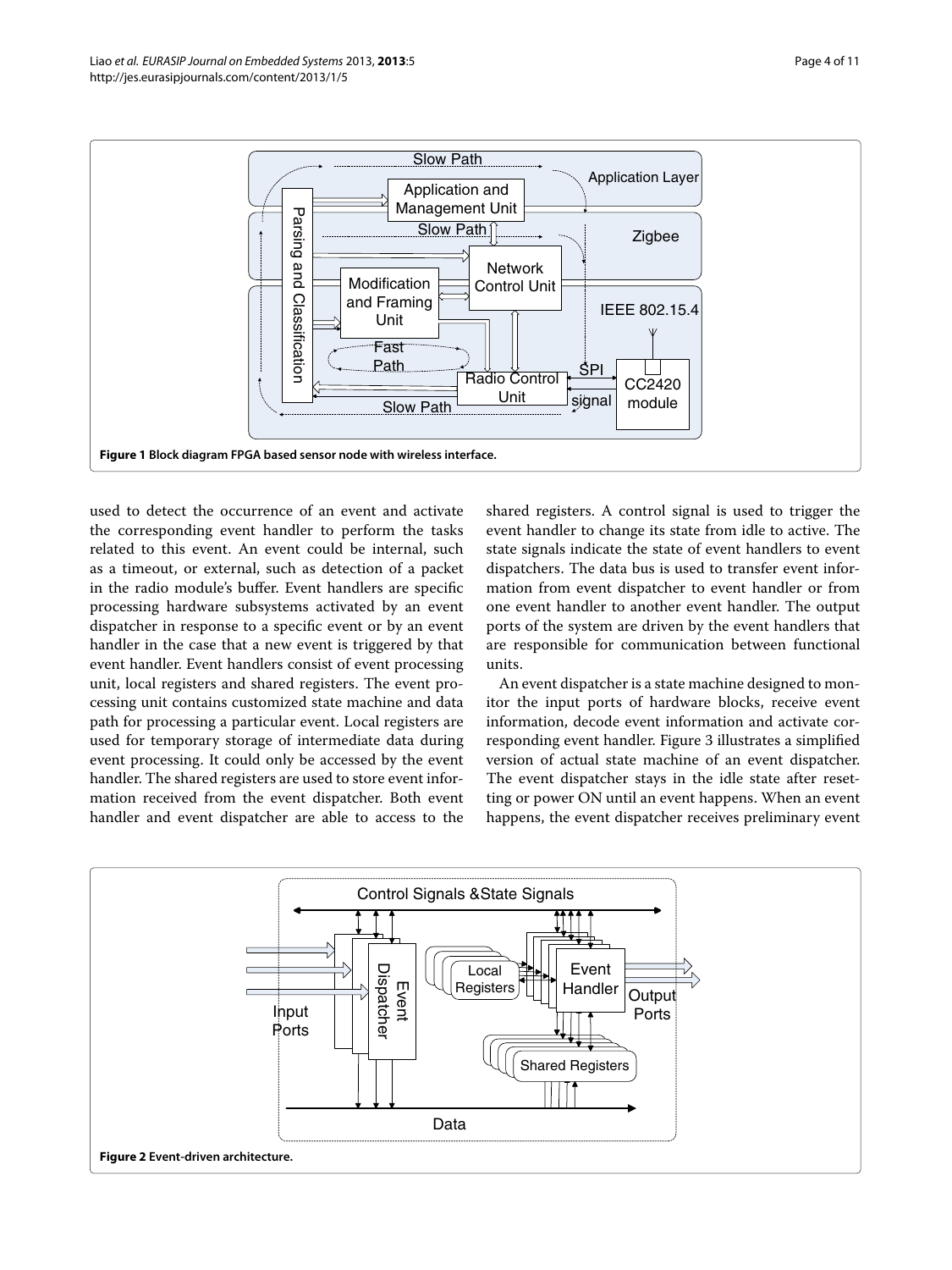

<span id="page-4-0"></span>information from the input port and determines the type of event to find out which event handler needs to be activated. If the corresponding event handler is idle, the event dispatcher activates the event handler by signaling the event handler and changing its state from idle to JobAdd state. Then the event dispatcher receives the complete information about the event from the input port and sends it to the shared registers of activated event handler. After the information transaction is complete, the event dispatcher signals the event handler to leave JobAdd state and begins processing the task. Finally, event dispatcher returns to idle state and continues to monitor the input interface. If the event handler is not in idle state when an event dispatcher detects an event, the event dispatcher will hold the communication on the input port and change its state to the wait state until the event handler is idle. When event handler is idle, the event dispatcher continues the activation procedure as mentioned above.

Each event handler is a small processing unit with customizable control logic and data path to perform a specific task. Figure [4](#page-4-1) illustrates a simplified version of state machine of an actual event handler. There are three states in all event handlers' state machine: (1) Idle, (2) JobAdd, and (3) JobStart. All the event handlers have the same

functionality in any given state; and the change of state of a event handler from idle to JobAdd and from JobAdd to JobStart is solely controlled by the event dispatcher or another event handler. An event handler stays in Idle state after reset or power ON. In Idle state, the event handler is free and ready to accept a task. The event handler is signaled to change from Idle to JobAdd state after the event dispatcher detects an event. The JobAdd state shows that the event handler is engaged in receiving the event information. When in this state, the event handler waits for the completion of the transfer of necessary information for task processing from event dispatcher to its shared registers. When the information transfer is complete, the event dispatcher signals the event handler to change its state from JobAdd to JobStart. In that state, the event handler begins to process the specific task. After completing the task, the event handler will return to Idle state and wait for the next event to happen. The event handlers do not provide preemption operation and there is no priority to access a particular event handler. An event is processed on first-come-first-serve basis. When an event handler is busy, event dispatcher has to wait until it is free. The status bit of an event handler is used to ensure the non-preemptive operation of event handlers.

<span id="page-4-1"></span>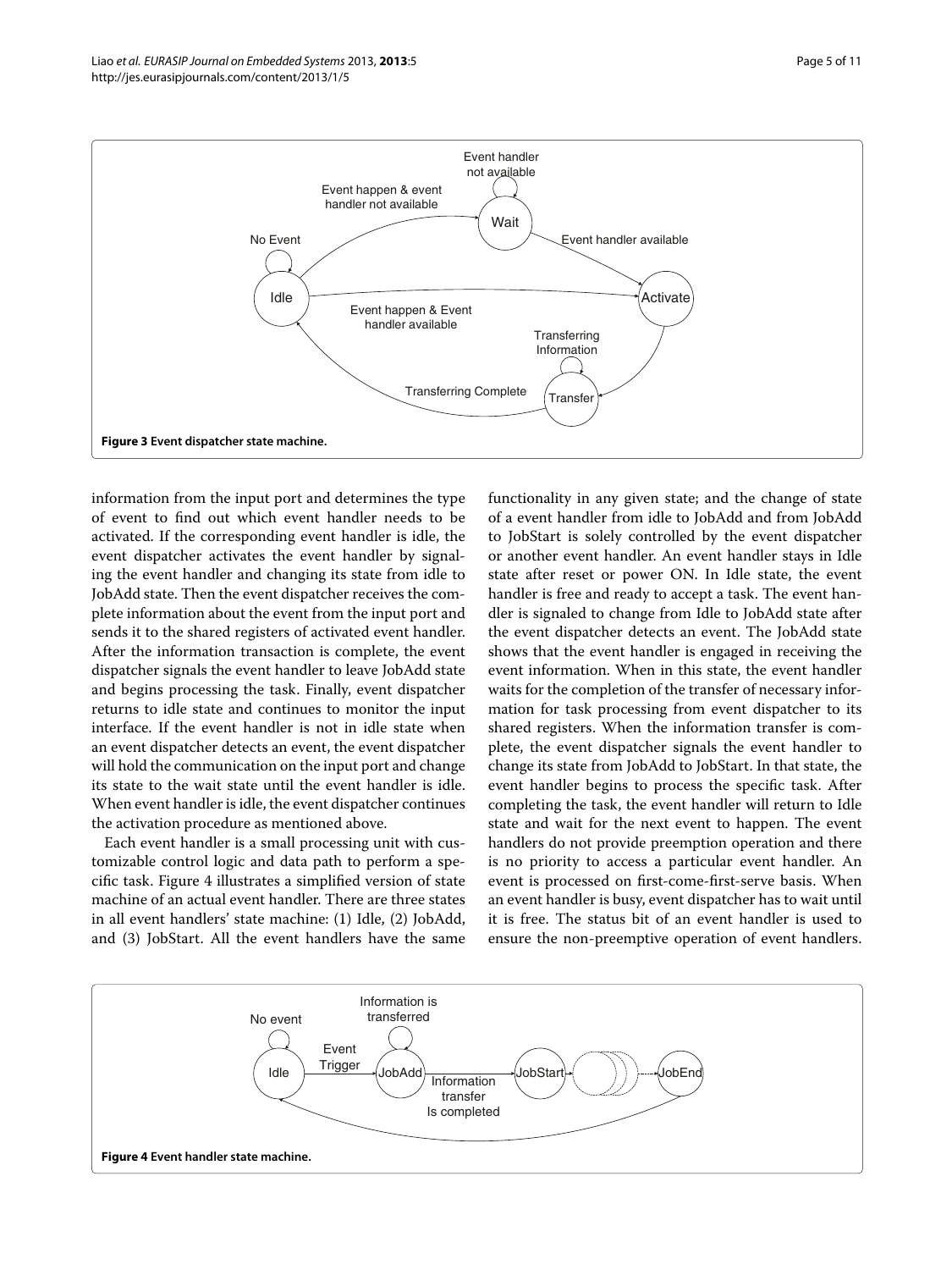The status of an event handler is stored in a flip-flop. A '0' bit in the flip-flop indicates free status, whereas, '1' bit indicates busy status. Thus, when event dispatcher has input event, it checks the status of the event handler. If it is busy, then event dispatcher returns to wait state and does not assign any task until the event handler is free. Once event handler finishes its job, it switches its status to free; additionally, it informs the status change to event dispatcher as well so that the dispatcher can assign the next task to the event handler if it still has events in its queue to be processed. Not allowing preemption is not restricting the usability of the proposed architecture in event-driven WSN applications. For urgent or high priority events, some event dispatcher and event handler unit can be reserved, which will not be used for other normal events. Thus, a WSN application designer can choose the number of event dispatcher and event handler as per the WSN application demand and can reserve some of them for high priority applications. It is an alternate way of having the similar functionality as the preemption operation.

As described above, the event dispatcher is responsible for the event detection and the event handler is responsible for event processing. Therefore, the event detection and event processing phases could overlap. Also, because event handlers are able to work independently, the event processing phases of different events can overlap, which makes it possible to process the events in parallel. These are the key features that make our event-driven architecture as customizable and scalable. The proposed sensor node architecture locates all computation resources locally as needed by the event handler to process a particular event. Therefore, event handlers do not need to signal an interrupt to request the resources for task processing. As a result, there is no interrupt overhead in our architecture.

#### **Hardware acceleration**

The most frequent activities of a sensor device are sending, receiving and relaying packets. These activities involve operations directly on packets, such as parsing, classification and framing. Those operations can be accelerated by hardware in network processor using parallel processing [\[38](#page-10-24)[,39\]](#page-10-25). As illustrated in Figure [1,](#page-3-0) the proposed system adopts the architecture similar to network processor to accelerate packet operations. There are two information paths in the proposed system: (1) fast path and (2) slow path. The functional units connected with the fast processing path deal with operations that are directly performed on packets, such as header modification, parsing, classification, and packet framing. These fast processing paths are customized for handling IEEE 802.15.4 frames and ZigBee packets. The slow processing path deals with operations that relate to network management and upper layer applications, such as network setup, route searching and routing table updates. Usually, these functions are implemented by the central processing units in a processor-based sensor node. However, in our system, a set of specific event handlers are used to perform these tasks.

#### **Parallel distributed computation**

Each event handler and event dispatcher has its own data path and control hardware inside their respective functional units. As described earlier, the event handlers work in parallel. The parallel architecture in the proposed system increases the efficiency of message processing and the throughput of the system. The computation capability is distributed among event handlers enabling the designed system to respond to an event whenever it occurs. As shown by the test results in Section Implementation details and test results, the parallel distributed computation allows the system to respond faster to an application's needs.

#### <span id="page-5-0"></span>**System components**

As shown in Figure [1,](#page-3-0) the proposed system consists of five functional units. These are parsing and classification unit, framing unit, network control unit, application management unit, and radio control unit. These functional units are connected to each other through dedicated links. The functions of these units are described as follows.

#### **Parsing and classification unit**

The parsing and classification unit parses the received packets into information fields. The parsed information is sent to a corresponding module for further processing based on the packet type. For example, the MAC command is sent to network control unit and the application data is sent to application and management unit.

#### **Framing unit**

The framing unit is responsible for packing the data into a ZigBee frame before the packet is sent to other ZigBee nodes. It also requests the next-hop address from network control unit for relaying the packet received from parsing and classification unit. Some fields in these packets, such as MAC source address and MAC destination address need to be modified before being sent to ZigBee network.

#### **Network control unit**

The network control unit is responsible for ZigBee network management. It provides network functions, such as network discovery, network start, network join, neighbor table maintenance, and routing. It also provides the operational parameters and commands to CC2420 transceiver.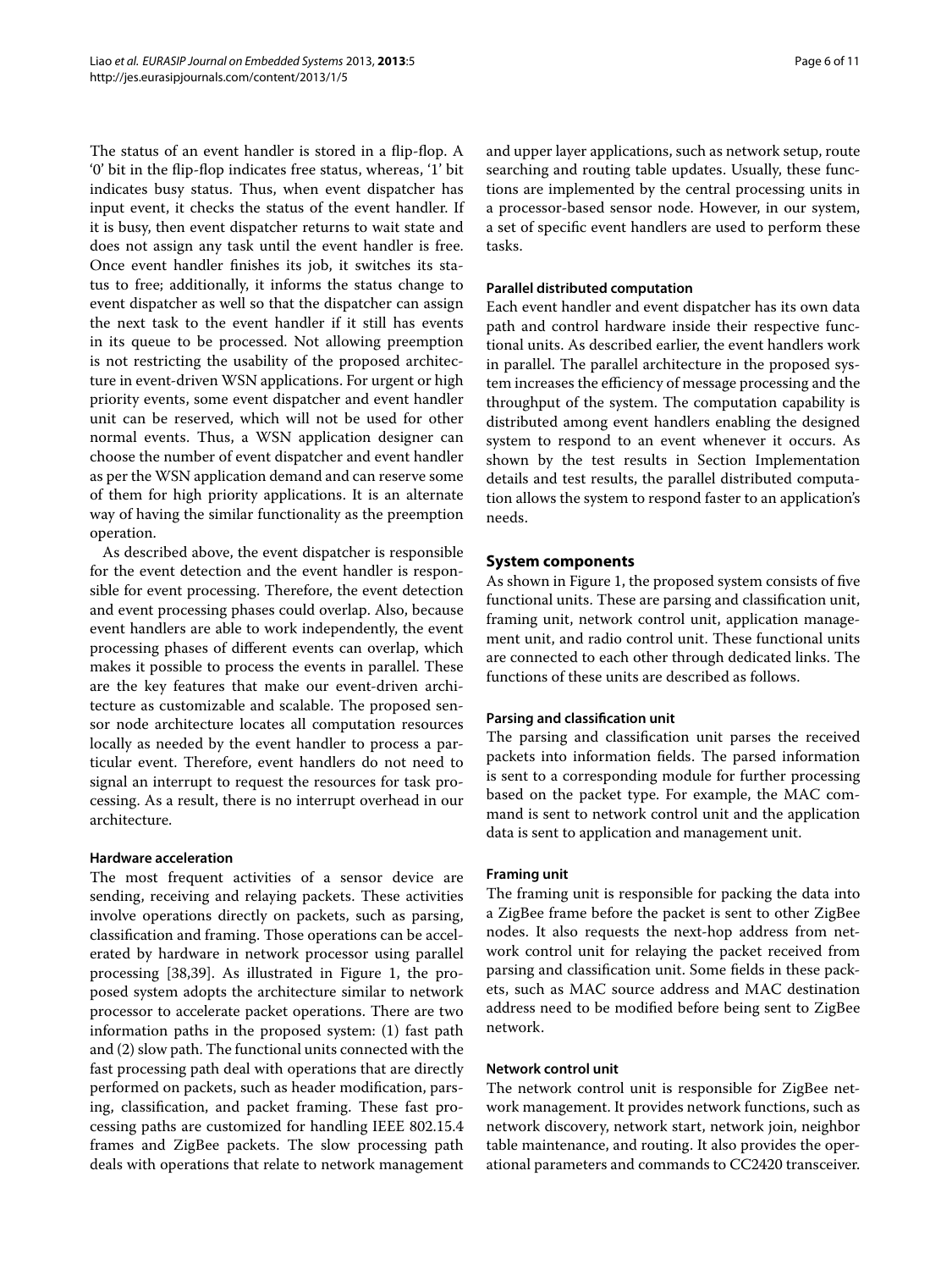#### **Application management unit**

The application management unit is responsible for the application control and user interface. In order to test our system, we developed an application in this unit to read data from a counter, send the data over the network, and display the received data.

#### **Radio control unit**

The radio control unit provides an interface with the CC2420 transceiver module. It performs three operations: get-packet, send-packet and transceiver-configuration. Get-packet operation gets packets from CC2420's buffer and sends the packets to parsing and classification unit. Send-packet operation receives packets from other module, transfer the packets to CC2420 TX buffer and issue send command. Transceiver-configuration operation is used to configure CC2420 module and control the operation of the transceiver.

#### **CC2420 unit**

The low power, IEEE 802.15.4 [\[40\]](#page-10-26) and ZigBee compatible, RF chip CC2420 [\[41\]](#page-10-27) is used as a wireless transceiver. The chip provides features such as error detection and data buffering for the packets that need to be transmitted and received.

## **Implementation details and test results**

#### **Implementation details**

Two sensor nodes were implemented using Celoxica's RC10 FPGA development boards [\[42\]](#page-10-28) and CC2420 evaluation boards (CC2420EB) [\[41\]](#page-10-27) from Chipcon. The FPGA on Celoxica's RC10 development boards is Xilinx Spartan3 XC3S1500-FG320-4, which contains 29,952 logic cells. Each logic cell has a 4 input look-up table (LUT) and a D flip-flop. The system capacity of the FPGA is equivalent to 1.5 million gates. The CC2420EB contains CC2420 chip and peripherals (i.e., antenna, receiver and transmitter filters) that support the normal operation of the chip. The integrated system is shown in Figure [5.](#page-7-0)

To compare the circuit sizes of hardware based implementation and the processor-based sensor node implementation, a Xilinx's soft core CPU, MicroBlaze, is also implemented in FPGA as a reference design of processorbased sensor node. MicroBlaze is a 32-bit soft processor with RISC architecture. The processor-based implementation includes a 32 Kbyte RAM, which is sufficient for both ZigBee protocol stack and the application program.

The hardware based sensor node implementation is developed in VHDL. This VHDL design and MicroBlaze CPU IP core are synthesized using Xilinx ISE7.0 [\[43\]](#page-10-29) and simulated using Mentor's ModelSim simulator [\[44\]](#page-10-30). The synthesis details are given in Table [1.](#page-7-1) As illustrated in Table [1,](#page-7-1) the hardware based implementation of our eventdriven architecture and a WSN packet generation and

routing application uses 52% of the total FPGA logical capacity, and IP core of MicroBlaze processor uses 13%. Since the FPGA logic capacity usage is directly related to its circuit size, it is fair to say that the circuit size of the hardware-based sensor node implementation is about four times larger than that of the MicroBlaze processorbased software implementation. It is a trade-off between performance and circuit size. The proposed event-driven architecture is not loaded into the MicroBlaze processor as our event-driven architecture is not processor compatible. IP core of MicroBlaze processor is loaded in our FPGA just to know how much FPGA resources it takes as compared to our fully hardware based FPGA implementation of sensor nodes.

#### **Test results**

In this article, a unique design of a non-preemptive modular customizable event-driven architecture is proposed for a standalone FPGA based sensor node. Therefore, the standard benchmark tests are not available to test our implementation. Thus, we tried to find standard application that can run on the proposed sensor node. As one of the prime objectives of WSN is to transmit and receive data packets, a standard ZigBee transceiver application is implemented to test the data packet processing and routing functionality of the proposed FPGA based sensor node. In general, every sensor node in a WSN has to have routing capability. Thus, implementing routing within the FPGA based sensor node is important. However, event handlers can be designed to provide any kind of sensor data processing and packet handling tasks in addition to routing functionality. Thus, the functional testing of routing capability of a sensor node is carried out. However, a full-fledged event-driven architecture for the FPGA based sensor node is designed and implemented using VHDL in this research rather than just FPGA based router. As transceiver application is implemented on a sensor node, measuring packet error rate (PER) and transmission range is the common practice to validate a transceiver. Thus, PER and transmission range are measured experimentally as part of functional verification of the HDL implementation. For performance analysis, the execution cycle count and the minimum clock frequency requirement to achieve the maximum possible throughput are recorded. Execution cycle count and minimum clock frequency requirement are measured using ModelSim simulator.

The transceiver test application mimics data monitoring scenario of a real-world sensor application, in which the system periodically collects sampled data and transmits packets to the destination node. The destination node receives packets, processes them and displays the sampled value. Functional test cases covered in this application include ZigBee network searching, network setup,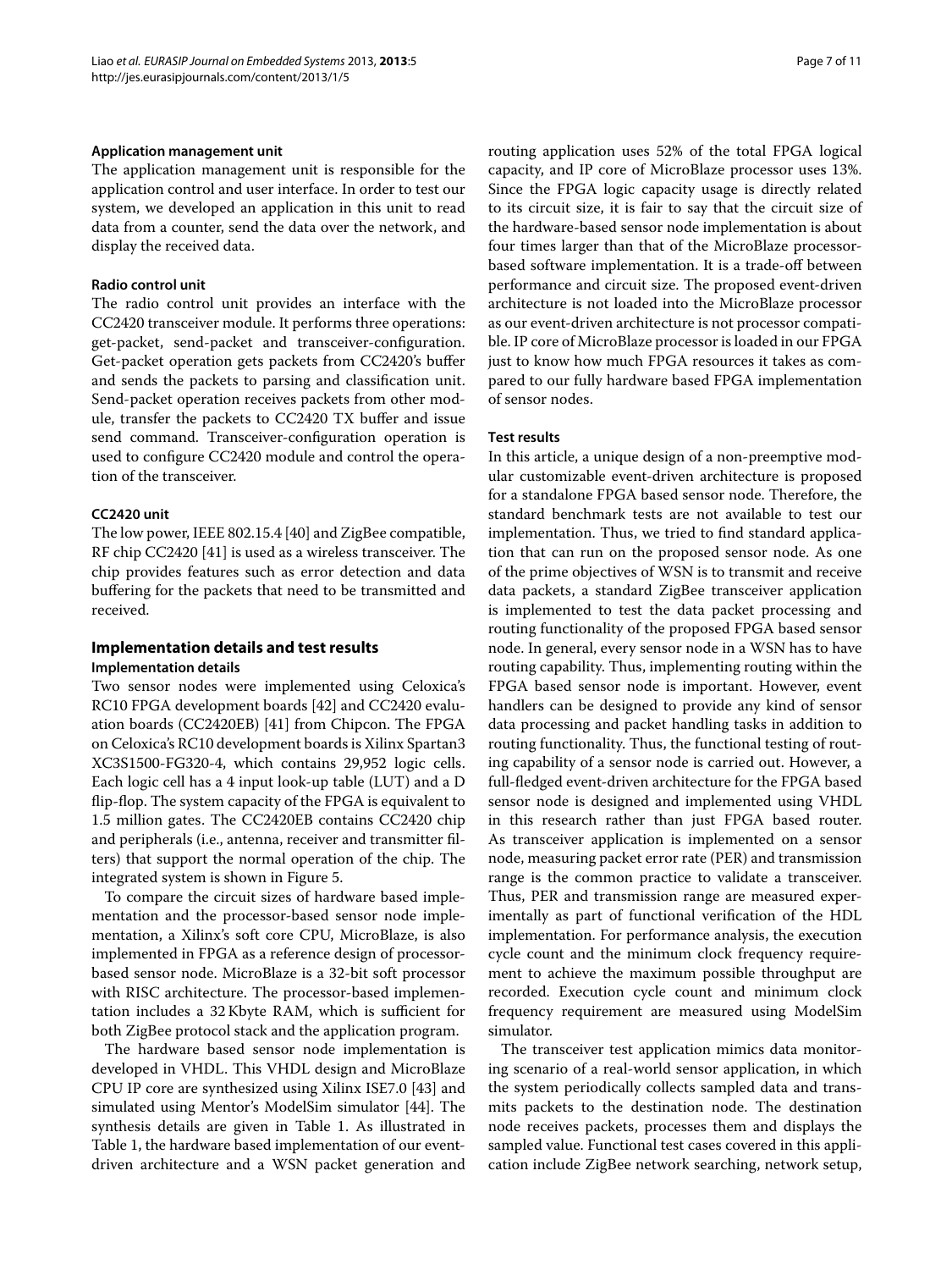

<span id="page-7-0"></span>network association, data sending, data receiving etc. The test results of transmission range and PER are shown in Figure [6.](#page-7-2) From the experiments, it is observed that our FPGA based sensor node is able to provide reliable communication up to 30 m at indoor environment and 55 m at outdoor environment with PER 2%. After these distances, the system still functions with higher PER (about 20%) up to 55 m at indoor environment and 85 m at outdoor environment, respectively. During these tests, FPGA board operated at 1.2 MHz clock frequency. Radio transmitter output power is 0 dBm and antenna gain is 4.4 dBi. Our PER results are consistent PER results obtained from the MicaZ motes based testbed developed for ZigBee performance measurement in our lab [\[45\]](#page-10-31).

To evaluate the increase in speed provided by our hardware-based sensor device implementation, execution

cycle counts are compared with the typical sensor devices found in the literature, namely general purpose processorbased solution [\[7\]](#page-10-1), sensor processor-based solution [\[11\]](#page-10-5), and event processor-based solution [\[13\]](#page-10-7). Execution cycle counts required for the regular sen-

sor network tasks are used as a performance metric in order to identify the gain that is achieved with eventdriven architecture based on FPGA design. The execution clock is used in the literature as one of the standard ways [\[11,](#page-10-5)[13\]](#page-10-7) to compare the efficiency of any implementation. From that, how fast a task can be executed can be derived by using the clock frequency. The need for fewer execution cycles means that system can either run for shorter time at the same clock frequency or run for longer time at lower clock frequency (while still ensuring the task completion on time).

**Table 1 Logic usage comparison between hardware based implementation and MicroBlaze CPU**

<span id="page-7-1"></span>

| Resource<br>type | Resource<br>available | <b>Hardware</b><br>based design |         | MicroBlaze CPU<br>based design |         |  |  |
|------------------|-----------------------|---------------------------------|---------|--------------------------------|---------|--|--|
|                  |                       | <b>Used</b>                     | Percent | Used                           | Percent |  |  |
| Slices           | 13312                 | 6888                            | 52%     | 1665                           | 13%     |  |  |
| Slice flip flops | 26624                 | 3549                            | 13%     | 1248                           | 5%      |  |  |
| 4 input LUTs     | 26624                 | 12967                           | 49%     | 2247                           | 8%      |  |  |
| bonded IOBs      | 221                   | 36                              | 16%     | 81                             | 37%     |  |  |
| GCI Ks           | 8                     | $\mathfrak{D}$                  | 25%     | 3                              | 38%     |  |  |
| <b>BRAMs</b>     | 32                    | 0                               | 0%      | 16                             | 50%     |  |  |
| DCM ADVs         | 4                     |                                 | 25%     | $\mathcal{P}$                  | 50%     |  |  |
|                  |                       |                                 |         |                                |         |  |  |

<span id="page-7-2"></span>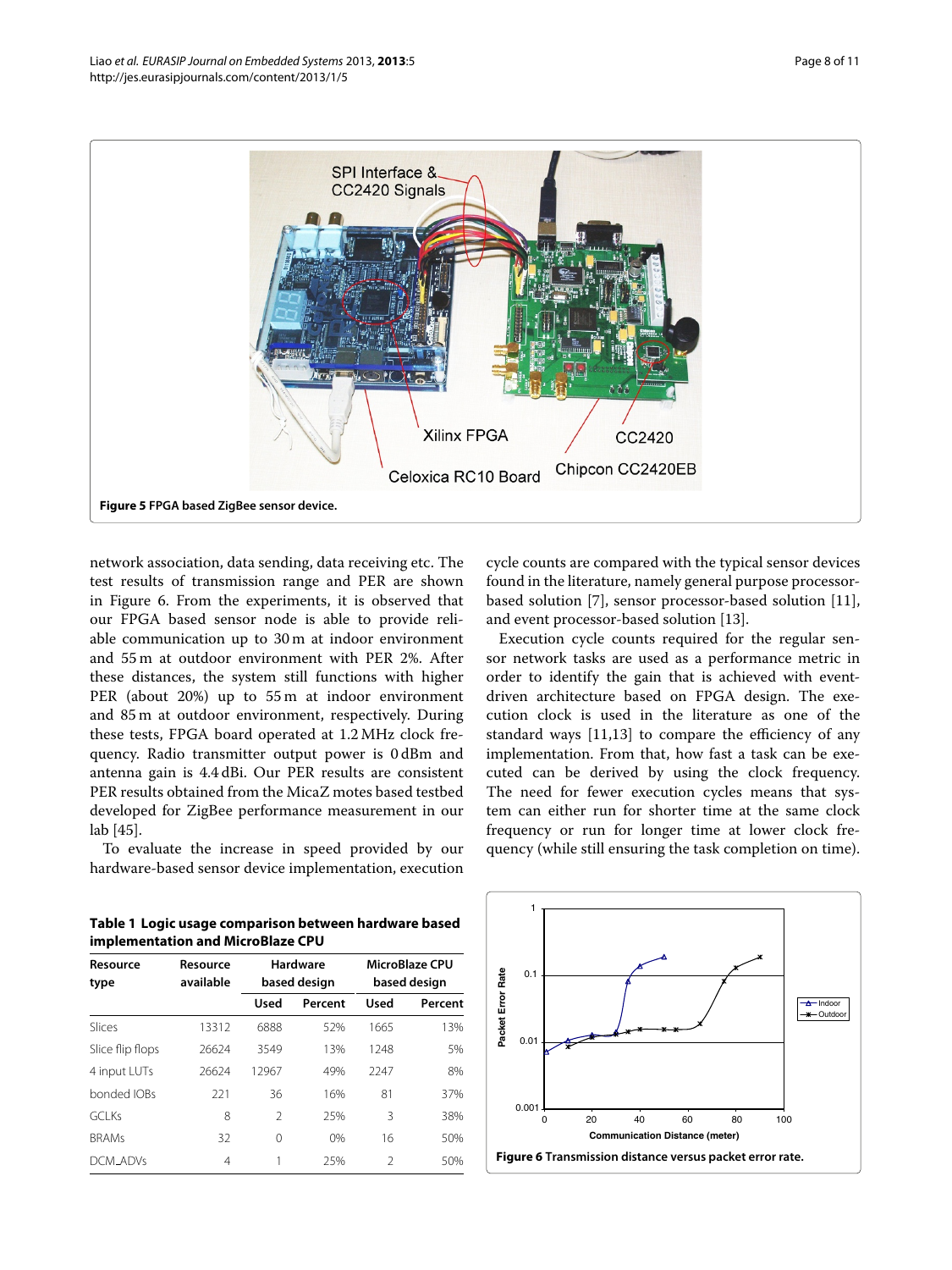Completing a given task in shorter time or at lower clock frequency can reduce dynamic power consumption; however, the power consumption comparison is not made in this article. Here, it is worth mentioning that operating frequency of contemporary FPGAs for sensor nodes is 10 to 20 times more than the contemporary processor (i.e., microcontroller) for sensor nodes. Processors that are proposed for WSN operates at lower frequencies (such as ATMEL Atmega128 used in MICA2 motes operates at around maximum frequency of 16 MHz [\[43\]](#page-10-29)), whereas the operating frequencies of Spartan-3 series FPGA can be from 20 to 200 MHz depending upon speed grade and the built-in functions of FPGA [\[43\]](#page-10-29). Newer generation FPGAs such as low power Artrix-7 series from Xilinx runs from 200 to 500 MHz; whereas the newer processors for sensor nodes such as Atmel's ATmega1281 microcontroller in IRIS motes still runs at 16 MHz [\[46\]](#page-10-32). Thus, because of disparity in maximum operating frequencies of contemporary FPGAs and microcontrollers for sensor nodes, the timing analysis based on clock frequency alone would make it difficult to identify the gain achieved with the proposed hardware implementation compared to processor-based software implementations for a given width of the datapath.

The regular sensor network tasks used to measure the cycle counts in the evaluation are described as follows.

- 1. Packet transmission: The application management unit periodically collects samples and sends these values to the network control unit, which decides the destination address for the packet and looks up next-hop address. All the packets are sent to framing unit to pack into a MAC frame. The frame is then transferred to radio control unit and transmitted.
- 2. Packet reception: The radio control unit fetches the MAC frame from CC2420 buffer when the packet is ready, and sends the frame to parsing and classification unit. If the destination of the packet is the current sensor node, then the content is parsed from the frame and sent to its network control unit or application management unit.
- 3. Packet relay: After reception of a packet, if the packet is not for the current sensor node, the system will modify the relevant fields of the frame, and send it to the next-hop device or to the destination node.

The execution cycle counts for the tasks explained above is provided in Table [2](#page-8-0) for different sensor node implementations. From Table [2,](#page-8-0) our sensor node implementation is about 11 times faster than Mica2 nodes in packet transmission task and about 3 to 4 times faster in packet reception task and packet relay task. Our fully hardware based event-driven architecture has comparable cycle count performance in packet transmission and 30% less cycle count for packet reception as compared to the event processorbased architecture (implemented on general purpose processor). Thus, implementation of network tasks directly into hardware reduces the execution cycle count by 3 to 10 times as compared to a typical processor-based sensor device. Such improvements are possible due to the absence of an operating system and interrupt handling overhead as well as the utilization of parallel processing in our implementation. For example, in packet relay task, framing unit will start a route lookup event as soon as it receives the destination address of the relay packet. The framing event handler and route lookup event handler are able to run in parallel. The packet relay performance of our system is the best among all the systems evaluated in this article.

It is worth mentioning here that if we had operated Xilinx Spartan3 FPGA to its maximum possible operating frequency of 20 to 200 MHz, we would have got more increase in speed. Additionally, if we take high end FPGAs for sensor nodes such as low power Xilinx Artix-7 series, then certainly increase in speed would be better.

Figure [7](#page-9-6) shows the minimum clock frequency requirement of our FPGA based implementation to maintain 250 kbit/s system throughput (the maximum possible data rate through CC2420 based wireless interface) for typical sensor node tasks described earlier in this section. The packet transmission graph shown in the figure includes the tasks of event sampling, packet generation and packet transmission, therefore, the minimum clock frequency requirement for transmission task is high as compared to relay and reception task. The performance of the proposed event-driven architecture is quite stable. Once the system clock frequency is increased to the level to achieve the maximum possible system throughput (250 kbit/s), the system throughput remains constant irrespective of increase in system clock frequency, frame size, or the incoming or outgoing packet load conditions.

#### **Table 2 The execution cycle counts for regular sensor network tasks for different sensor node implementations**

<span id="page-8-0"></span>

| <b>Task</b>      | Mica2 node (8-bit) | SNAP node (16-bit) | Event processor-based node (8-bit) | FPGA based node (8-bit) |  |  |
|------------------|--------------------|--------------------|------------------------------------|-------------------------|--|--|
| Packet           | 532                | 331                | 127                                | 137                     |  |  |
| transmission     |                    |                    |                                    |                         |  |  |
| Packet reception | 234                | 258                | 136                                | 71                      |  |  |
| Packet relay     | 429                | 418                | 165                                | 115                     |  |  |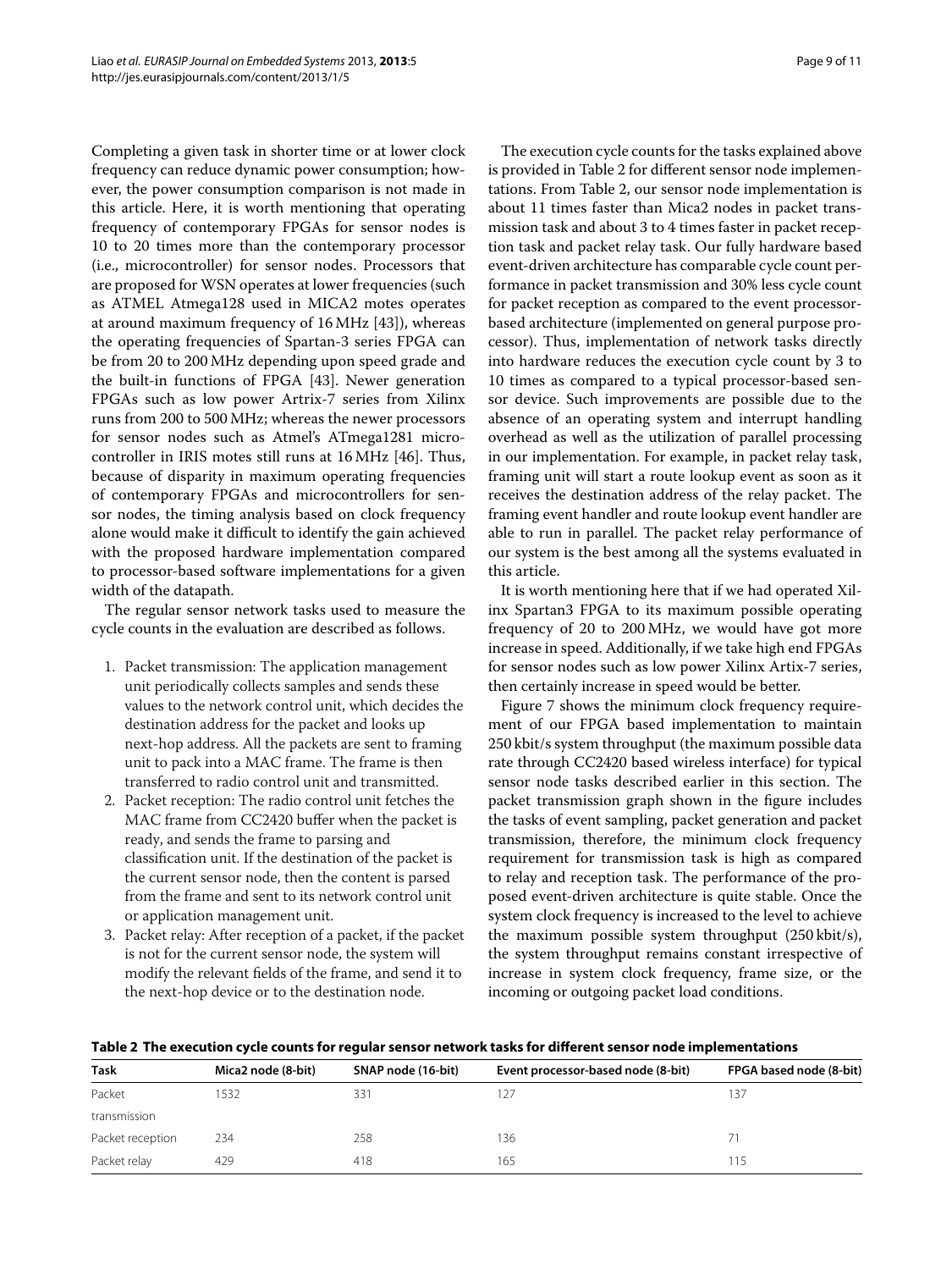

#### <span id="page-9-6"></span>**Discussion on power consumption**

In this research, the reason of using FPGAs for sensor nodes was not the minimization of energy consumption but improving timing efficiency to meet certain types of WSN application's demanding real-time operations and computation power. Some of these applications are multimedia data transmission and smart grid gateway nodes.

If low power consumption is required simultaneously with real-time and computational power, emerging low power FPGAs can be used to extend the lifetime of batteries on the WSN nodes. For example, IGLOO series from Actel consumes  $2 \mu W$  in ultra low-power mode. Thus, low power FPGAs based sensor nodes can compete with processor-based sensor nodes. Even our implementation with relatively older generation Xilinx Spartan3 XC3S1500-FG320-4 FPGA with its static power consumption of 41 mW provides comparable power consumption performance to that of commonly used processorbased implementations. For example, Mica2 mote with ATMega128 microcontroller operating at 7.4 MHz with CC1000 radio module consumes total active power of 89 mW, and similarly Telos-B mote with TiMSP430 microcontroller operating at 8 MHz with CC2420 radio module consumes total active power of 32 mW [\[14\]](#page-10-8).

Another power mitigation technique is to implement the design in ASICs. The experimental study conducted in [\[47\]](#page-10-33) with 90 nm CMOS FPGA and ASIC demonstrated that on average, an FPGA consumes 14 times more dynamic power than the ASIC implementation. Porting our implementation to both low power FPGAs and ASIC can be done with minimum effort as the code is written in VHDL.

We also would like to point out that high computational power provided by FGPA based sensor nodes allows better in-node data processing, which can minimize the amount of data that is to be forwarded/sent/received by a sensor node instead of forwarding/sending raw sensor data. Thus, FPGA's higher processing capability can be used to achieve higher level of data aggregation and compression,

which can minimize the amount of transmission for a given amount of information.

#### <span id="page-9-4"></span>**Conclusions**

In this study, a fully hardware based sensor node is implemented using general purpose FPGA and ZigBee radio interface. This design eliminates timing problems associated with interrupt-driven processor-based WSN nodes and overhead associated with operating system's interrupt handling. The implementation can be tailored to meet strict deadlines, hence provide real-time operation. The hardware implementation can reduce the number of execution cycles required to complete a task by at least 30% when compared to processor-based implementations for the same datapath width. Although processor-based sensor node implementations offer flexible architecture for researchers, this study demonstrated that a hardware based sensor node implementation can provide performance improvement in terms of fewer execution cycle count for applications such as multi-media, data compression, and real-time transmission in WSNs. The proposed architecture provides an FPGA based viable WSN node architecture.

#### **Competing interests**

The authors declare that they have no competing interests.

#### **Acknowledgments**

This study was supported in part by the NSERC Discovery Grant program.

#### Received: 20 September 2012 Accepted: 27 January 2013 Published: 19 April 2013

#### **References**

- <span id="page-9-0"></span>1. J Hill, R Szewczyk, A Woo, S Hollar, D Culler, K Pister, in ASPLOS-IX: Proceedings of the ninth international conference on Architectural support for programming languages and operating systems. System architecture directions for networked sensors (ACM Press, New York, 2000), pp. 93–104
- <span id="page-9-1"></span>2. TinyOS.<http://www.tinyos.net>
- <span id="page-9-2"></span>3. J McGivern, Interrupt Driven PC System Design. (Annabooks, San Diego, 1998)
- <span id="page-9-3"></span>4. IBM Moterunner.<http://www.zurich.ibm.com/moterunner/>
- <span id="page-9-5"></span>5. F Zhao, L Guibas, Wireless sensor networks: An information processing approach. (Morgan Kaufmann Publishers Inc., San Francisco, 2004)